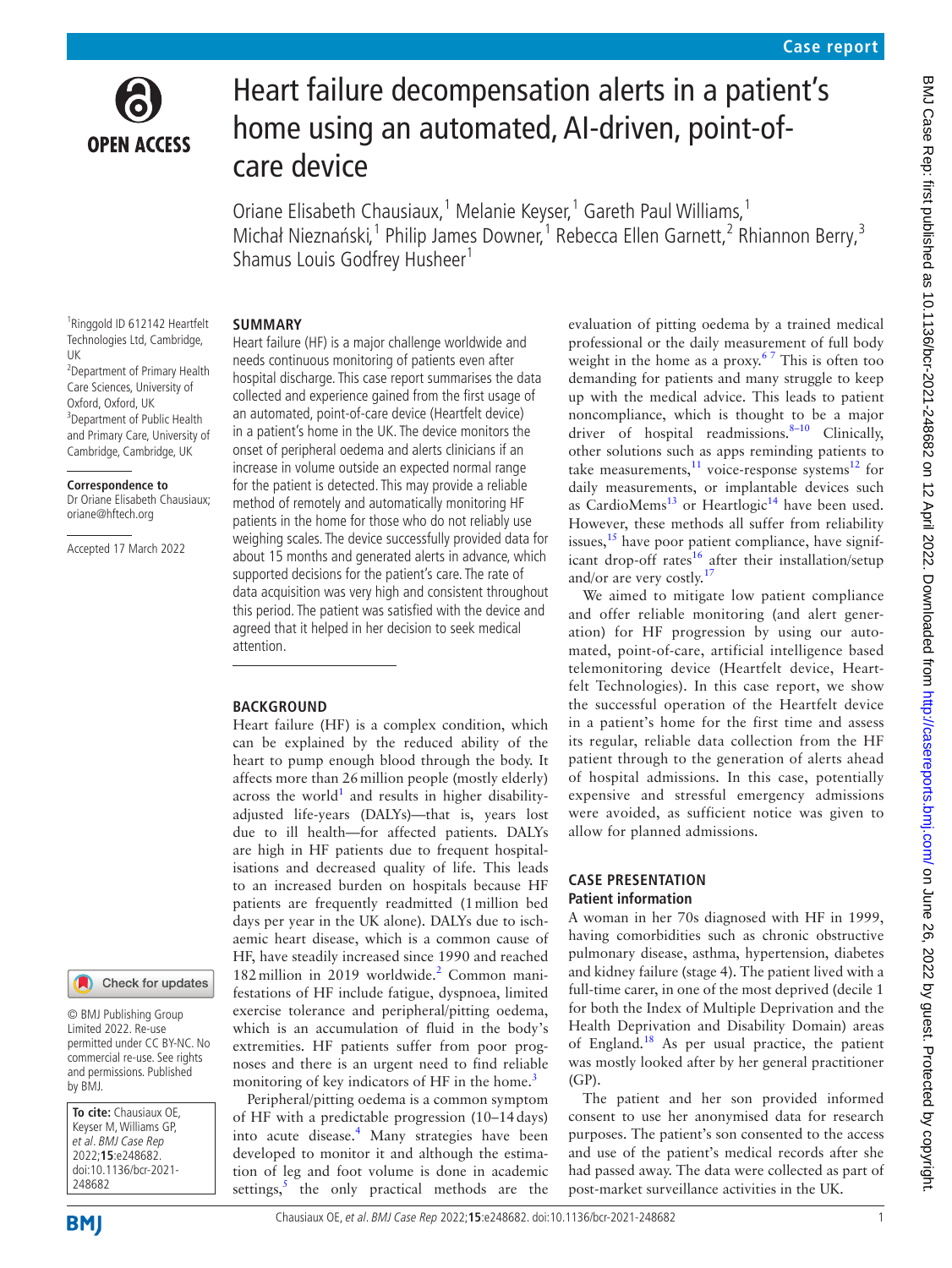

<span id="page-1-0"></span>**Figure 1** The data processing workflow of Heartfelt device from data acquisition to generation of HF decompensation alert. (A) A convolutional neural network (CNN) monitors each 3D sensor, deciding when to capture a suitable 3D image. (B) The 3D image is censored to show only the foot/lower leg and estimate pose (location and orientation of the feet) using another CNN. (C) The censored 3D image and pose estimation is transmitted via the Internet to our cloudbased server. (D) The 3D data from a set of 3D images is fitted to an anatomical model using non-linear regression. (E) The refined model produces a virtual foot in a standard pose and orientation which is (F) filled with virtual water to a standard height to obtain foot volume and the foot volume trend over time (G) is monitored in exactly the same manner as currently done with patient weight for oedema detection. An increase above preset volume results in an alert to the health-support staff (H).

# **TREATMENT**

# **Device information**

The Heartfelt device (Heartfelt Technologies) and connected weighing scales (Xiaomi Smart Scales, Anhui Huami Information Technologies) were installed in the patient's home and connected via the internet to cloud-based servers for continuous monitoring.

The Heartfelt device is an automated, non-invasive, remote volume-monitoring system that uses 3D sensors to automatically measure the volume of the foot/lower leg and generates alerts when the foot volume increases. In a hospital study, the volumes measured using the Heartfelt device were compared with volumes measured using water displacement (gold standard to measure foot volume) and the Heartfelt device had a SE of measurement of  $\pm$ 12.6 mL.

The 3D sensor captures images ([figure](#page-1-0) 1) at a rate of 30 images per second, which are censored at knee height. Measurements are then processed using artificial intelligence in cloud servers.



<span id="page-1-1"></span>**Figure 2** (A) Percentage of days with 'volume data' generated for the patient from November 2018 to January 2020. Representative images collected with the Heartfelt device: (B) on the installation date; (C) on one of the days an alert was generated. (D) Foot volume variation over time. The green dots are the volume of the left foot and the red dots are the volume of the right foot. The solid lines are Kalman estimators of foot volume with 90th percentile CIs for any one measurement falling within the dashed lines. The solid black line is the average of the left foot and right foot Kalman estimators.

A selection of 4–8 3D images are used to calculate the volume, these images may have been captured over a period of a few minutes or hours depending on the patient's routine in the room where the device is located. When an increase in volume is detected beyond baseline level (oedema), an alert is generated. The alert can be sent to the patient, their carer or their clinical team. The innovation of the Heartfelt device is that it requires no specific action from the patient unlike other telemonitoring technologies that require patients to interact or comply with instructions for use. Even weighing scales, which are used as part of standard care for the management of  $HF<sup>19</sup>$  require a level of compliance from patients.

#### **OUTCOME AND FOLLOW-UP Timeline**

The Heartfelt device was installed in the patient's house at a location and height to allow for optimal data collection and it successfully collected and transmitted data for fifteen months (November 2018 to January 2020; [figure](#page-1-1) 2A) until the patient's first hospital admission. A few more days of data were collected between discharge and the second admission. 3D images of feet/ lower legs of the patient were automatically captured, censored, encrypted and transmitted securely over the internet to cloudbased servers for final processing to generate daily foot/lower leg volumes. These daily data points were monitored by trained operators and our setup ensured that no change was required in the patient's lifestyle or standard care and she could be monitored safely in her home.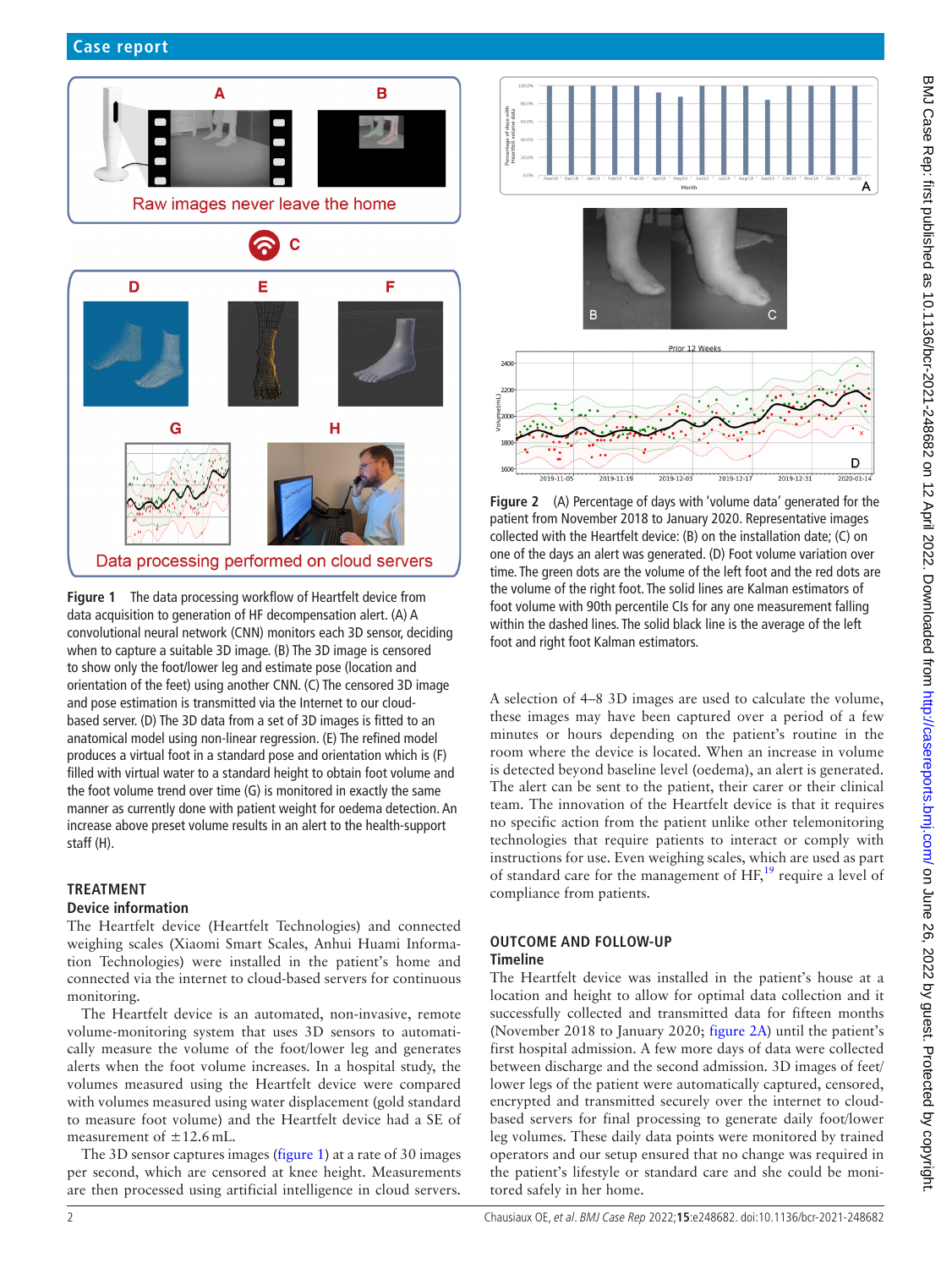#### **First alert**

Following an increase in lower limb volume starting in late December 2019 [\(figure](#page-1-1) 2B–D), an alert was raised on third Jan 2020 and the patient and her carer were informed as per the agreed contact method with the patient and her family at the time of installation. A follow-up alert was generated on 11 January 2020 and the patient was visited by a GP on 12 January 2020 on patient's request, at which point peripheral oedema was confirmed up to the knee. Given that the patient had kidney failure and was on the maximal tolerated dose of oral diuretic (120mg furosemide/day and 50mg/day spironolactone), the ongoing medications were kept the same.

#### **First hospitalisation**

For the next few days, the patient's condition did not improve and the GP was called for a home visit again. Peripheral oedema was noted as thigh-high and ascites, and the patient also suffered severe shortness of breath after five steps. The GP and patient agreed that the best course of action would be to get IV diuretic to help reduce congestion. In the patient's area, this can only be done through an admission. Therefore the GP planned for the patient to be admitted on 16 January 2020. The patient was admitted as a non-urgent admission to a cardiology ward and HF decompensation was subsequently confirmed. The patient remained hospitalised and was discharged on 7 February 2020 with further treatment of high-dose diuretics.

#### **Second alert**

The system logged measurements following discharge, which indicated the patient was not euvolaemic and her feet were still swollen. The patient was then bedbound for several days, and on 12 February 2020 a further measurement with >300mL increase was made, and the patient was informed.

#### **Second hospitalisation**

After the second alert, the condition of the patient deteriorated rapidly. New diuretics were prescribed by her GP, 5mg amiloride and 2.5mg metolazone and furosemide was reduced to 160mg/day. She was then admitted to hospital again on 15 February 2020 as a non-urgent admission. The patient remained in hospital until the 23 February 2020 and began to receive palliative care from 24 February 2020 onwards. The patient subsequently died on 8 March 2020.

#### **Follow-up and outcomes**

The volume trends and alerts generated throughout the 15 months for the patient are shown in [figure](#page-1-1) 2D. Alerts were generated both times in a timely fashion to prevent the need for an emergency hospital admission. The device has successfully provided volume data on 97.7% of days (over fifteen months) and the volume capture did not drop off over time ([figure](#page-1-1) 2A).

#### **DISCUSSION**

The monitoring of a patient's symptoms such as peripheral oedema, weight gain, breathlessness and tiredness can indicate the progression into acute HF. A number of existing solutions for monitoring symptoms are available to HF patients; however, they all require some level of long-term adherence, which can be challenging for some patients. Despite the fact that daily weighing is the standard recommendation in the UK, $<sup>6</sup>$  $<sup>6</sup>$  $<sup>6</sup>$  this patient did not weigh herself once during this period.</sup> She did not measure blood pressure on a regular basis either, or use any other monitoring devices which require protocol

adherence. By comparison, given the Heartfelt device's automatic mode of operation, its rate of data acquisition can be very high provided that the device is strategically positioned in the patient's home to face an area where the patient is likely to be barefoot at some point each day. In this case study, the device collected and transmitted at least one foot volume measurement for 97.7% of days (416 days out of 426 possible), with the volume of both feet being measured on 414 days. No drop-off in acquisition rate was observed over the 15 months. This rate of data acquisition is both superior to and more consistent over time than published rates for other telemonitoring technologies. $15-17$  19

For telemonitoring solutions to be effective, alerts need to be actionable by clinical teams. This means that they need to receive easy to interpret alerts, in a timely fashion and with a reasonable false positive rate to avoid alert fatigue. The volumes measured by our device are easy to interpret by clinicians as they are provided in a well-known international standard unit (mL). The proprietary algorithm used to trigger an alert is likely to be optimised over time as more data is collected with this technology.

In this case study, the Heartfelt device detected an increase in the patient's foot/lower leg volume 13 days prior to first hospital admission and generated alerts which gave enough time for providing medical attention to the patient. This appears to be in line with other remote monitoring methods used for HF patients and is expected to provide enough time for medical interventions aiming to prevent urgent hospital admission. For example, Heartlogic typically provides  $38 \text{ days}^{14}$  $38 \text{ days}^{14}$  $38 \text{ days}^{14}$  of warning before admis-sion, CardioMEMS over [20](#page-3-16) days $^{20}$  and weight monitoring 11 days[.20](#page-3-16)

Although implantable devices may provide an earlier response time, which might allow the titration of ACE inhibitors, for example, many patients are not suitable for this type of surgery, or lack the required level of compliance to transmit data on a daily basis. Many healthcare systems also take into consideration likely benefits for each patient before approving the use of implantable devices, which are generally more expensive. This is why the standard care uses weighing scales as these are very cheap, even if only a minority of high-risk patients are able to use them reliably to effectively manage their HF.<sup>[21 22](#page-3-17)</sup>

Some HF home monitoring solutions measure a range of markers to provide alerts,  $23-26$  whereas the Heartfelt device focuses solely on peripheral oedema. However, in both cases, the response to alerts is similar. Alerts always require validation by a doctor cross-examining the patient's history before any clinical decision to change to the patient's treatment plan is made. The Heartfelt device is designed to raise reliable alerts to clinicians, patients and their carers in order to prompt and inform an assessment of the patient, not to be used as a closed loop system recommending the change in medication. A change in volume may be caused by other medical conditions, which may be comorbidities. It is therefore important to review these prior to recommending the device. In this case study, the fact that the alerts for the patient were relevant despite her having stage four kidney disease, known to also affect the fluid state of the body, is encouraging.

The Heartfelt device is not currently commercialised, and is used exclusively in pilots and trials. Further trials are needed to establish the cost effectiveness of the device and allow the manufacturer and healthcare systems to agree on a price structure that would reflect this value. The device is manufactured from electronic components which are more expensive than those found in connected weighing scales, but vastly cheaper than those found in implantable devices. So it is expected that the cost will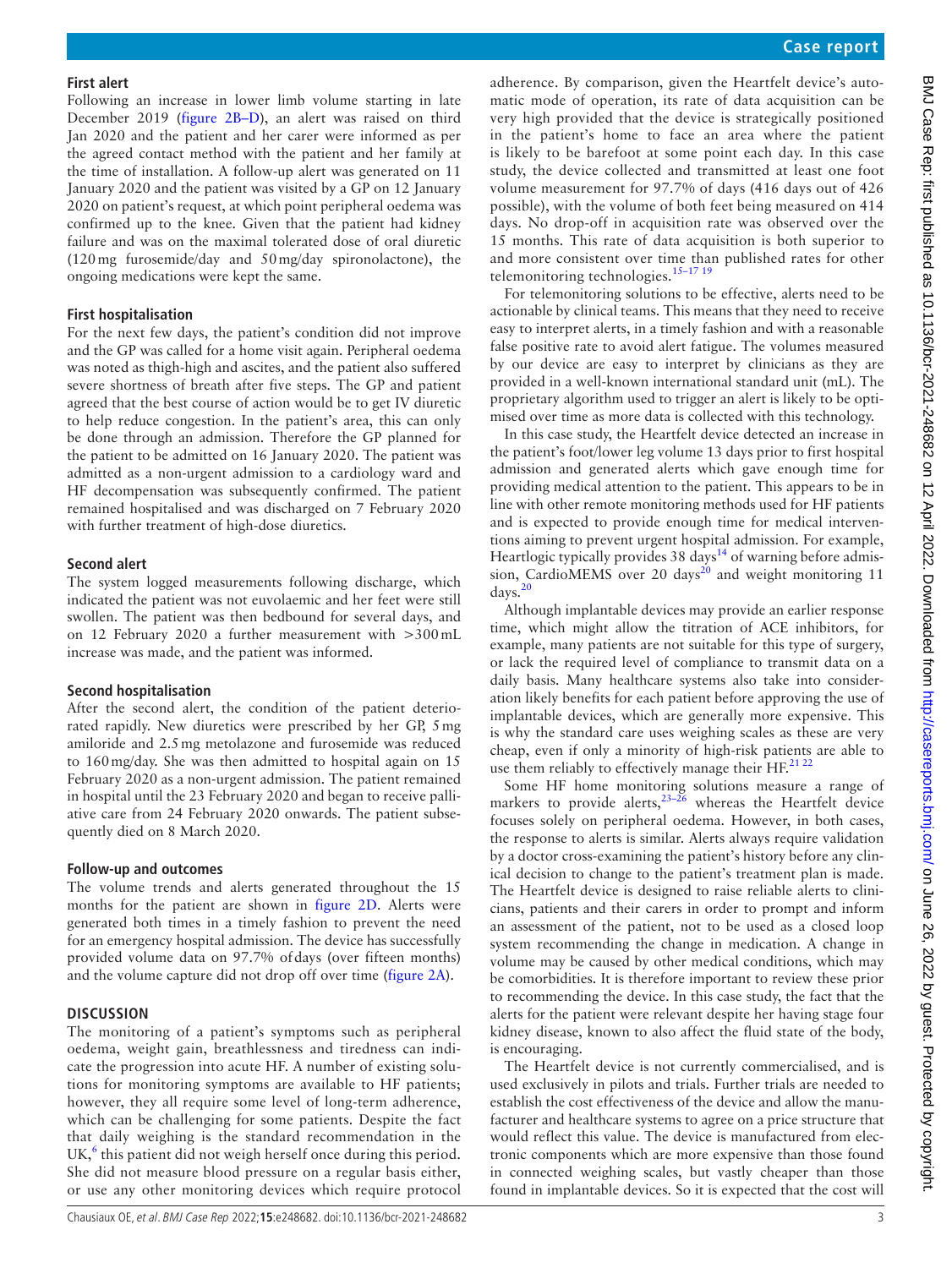# **Patient's perspective**

Having the device in the home was a Godsend. We felt that the calls made to us when the volume readings increased made us aware of the problem and helped us communicate the situation to our doctor. This ultimately ensured that we received a prompt visit from the doctor. The alerts prompted us to seek help as otherwise we might have waited another few days before deciding to seek medical help. Before the calls we hadn't noticed the worsening of heart failure symptoms.

## **Learning points**

- ► This is the first example of how a new automated, point-ofcare device for monitoring foot volume has been used in the UK with a patient with heart failure (HF). This technology promptly and accurately generated alerts for worsening HF in the patient's home. It monitored the patient for a long period of time without the rate of data acquisition drop-off that has been observed with other telemonitoring methods.
- ► The patient had a good experience with the installed device and it improved her and her carer's ability to decide whether to seek medical help when needed. The data produced from the patient is very promising, in particular for patients who are casually compliant with monitoring recommendations.
- ► If these findings are confirmed in larger studies, with a wide range of patient groups and geographies, the Heartfelt device may provide a non-invasive solution for clinicians to reliably monitor patients remotely who are living alone or with minimum assistance in the comfort of their home.

be significantly less than implanted devices (typically  $£10000+)$ but more than conventional weighing scales  $( $\xi$ 100)$ .

**Acknowledgements** OEC and SLGH are founder-directors of Heartfelt Technologies and hold stock in the company, GPW is a director of Heartfelt Technologies and holds stock options in the company, and all three are employed by the company and are inventors on granted patent GB2576770B. SLGH is the inventor on granted patent GB2542114B. PJD and MK are employees and option holders in the company. MN is a consultant and an option holder in the company. RB and REG were both student interns with the company when they contributed to the work.

**Contributors** OEC drafted the manuscript and did some of the analysis. MK collected some of the data and contributed to the critical review of the manuscript. GPW did some of the analysis and contributed to the critical review of the manuscript. MN contributed to the critical review of the manuscript. RB contributed to the critical review of the manuscript. REG contributed to the critical review of the manuscript. PJD contributed to the data analysis and critical review of the manuscript. SH did most of the analysis and contributed to the critical review of the manuscript.

**Funding** This study was funded by Heartfelt Technologies, UK.

**Competing interests** None declared.

Patient consent for publication Consent obtained directly from patient(s)

**Provenance and peer review** Not commissioned; externally peer reviewed.

**Open access** This is an open access article distributed in accordance with the Creative Commons Attribution Non Commercial (CC BY-NC 4.0) license, which permits others to distribute, remix, adapt, build upon this work non-commercially, and license their derivative works on different terms, provided the original work is properly cited and the use is non-commercial. See: [http://creativecommons.org/](http://creativecommons.org/licenses/by-nc/4.0/) [licenses/by-nc/4.0/.](http://creativecommons.org/licenses/by-nc/4.0/)

Case reports provide a valuable learning resource for the scientific community and can indicate areas of interest for future research. They should not be used in isolation to guide treatment choices or public health policy.

#### **REFERENCES**

- <span id="page-3-0"></span>1 Ponikowski P, Anker SD, AlHabib KF, et al. Heart failure: preventing disease and death worldwide. **[ESC Heart Fail](http://dx.doi.org/10.1002/ehf2.12005) 2014**;1:4-25.
- <span id="page-3-1"></span>2 Roth GA, Mensah GA, Johnson CO, et al. Global burden of cardiovascular diseases and risk factors, 1990-2019: update from the GBD 2019 study. [J Am Coll Cardiol](http://dx.doi.org/10.1016/j.jacc.2020.11.010) 2020;76:2982–3021.
- <span id="page-3-2"></span>3 Bloom MW, Greenberg B, Jaarsma T, et al. Heart failure with reduced ejection fraction. [Nat Rev Dis Primers](http://dx.doi.org/10.1038/nrdp.2017.58) 2017;3:17058.
- <span id="page-3-3"></span>4 Yancy CW, Jessup M, Bozkurt B, et al. 2013 ACCF/AHA guideline for the management of heart failure: Executive summary: a report of the American College of cardiology Foundation/American heart association Task force on practice guidelines. [Circulation](http://dx.doi.org/10.1161/CIR.0b013e31829e8807) 2013;128:1810–52.
- <span id="page-3-4"></span>Chausiaux O, Williams G, Nieznański M, et al. Evaluation of the accuracy of a video and AI solution to measure lower leg and foot volume. [Med Devices](http://dx.doi.org/10.2147/MDER.S297713) 2021;14:105-18.
- <span id="page-3-5"></span>6 British Heart Foundation. An everyday guide to living with heart failure, : 1–47.
- 7 Lewin J, Ledwidge M, O'Loughlin C, et al. Clinical deterioration in established heart failure: what is the value of BNP and weight gain in aiding diagnosis? [Eur J Heart Fail](http://dx.doi.org/10.1016/j.ejheart.2005.06.003) 2005;7:953–7.
- <span id="page-3-6"></span>8 Fitzgerald AA, Powers JD, Ho PM, et al. Impact of medication nonadherence on hospitalizations and mortality in heart failure. [J Card Fail](http://dx.doi.org/10.1016/j.cardfail.2011.04.011) 2011;17:664-9.
- 9 McAlister FA, Stewart S, Ferrua S, et al. Multidisciplinary strategies for the management of heart failure patients at high risk for admission: a systematic review of randomized trials. [J Am Coll Cardiol](http://dx.doi.org/10.1016/j.jacc.2004.05.055) 2004;44:810-9.
- 10 Dunbar-Jacob J, Erlen JA, Schlenk EA, et al. Adherence in chronic disease. Annu Rev [Nurs Res](http://dx.doi.org/10.1891/0739-6686.18.1.48) 2000;18:48–90.
- <span id="page-3-7"></span>11 Wali S, Demers C, Shah H, et al. Evaluation of heart failure Apps to promote self-care: systematic APP search. [JMIR Mhealth Uhealth](http://dx.doi.org/10.2196/13173) 2019;7:e13173.
- <span id="page-3-8"></span>12 Piette JD. Interactive voice response systems in the diagnosis and management of chronic disease. [Am J Manag Care](http://www.ncbi.nlm.nih.gov/pubmed/11067378) 2000;6:817-27.
- <span id="page-3-9"></span>13 Brugts JJ, Radhoe SP, Aydin D, et al. Clinical update of the latest evidence for CardioMEMS pulmonary artery pressure monitoring in patients with chronic heart failure: a promising system for remote heart failure care. [Sensors](http://dx.doi.org/10.3390/s21072335) 2021;21:2335.
- <span id="page-3-10"></span>14 Capucci A, Santini L, Favale S, et al. Preliminary experience with the multisensor HeartLogic algorithm for heart failure monitoring: a retrospective case series report. [ESC Heart Fail](http://dx.doi.org/10.1002/ehf2.12394) 2019;6:308–18.
- <span id="page-3-11"></span>15 Masterson Creber RM, Maurer MS, Reading M, et al. Review and analysis of existing mobile phone Apps to support heart failure symptom monitoring and self-care management using the mobile application rating scale (MARs). [JMIR Mhealth Uhealth](http://dx.doi.org/10.2196/mhealth.5882) 2016;4:e74.
- <span id="page-3-12"></span>16 Ware P, Dorai M, Ross HJ, et al. Patient adherence to a mobile Phone-Based heart failure Telemonitoring program: a longitudinal mixed-methods study. JMIR Mhealth [Uhealth](http://dx.doi.org/10.2196/13259) 2019;7:e13259.
- <span id="page-3-13"></span>17 Dhruva SS, Krumholz HM. Championing effectiveness before cost-effectiveness. JACC [Heart Fail](http://dx.doi.org/10.1016/j.jchf.2016.02.001) 2016;4:376–9.
- <span id="page-3-14"></span>18 Ministry of housing Community & local government, and the ONS. Available: [https://](https://www.gov.uk/government/statistics/english-indices-of-deprivation-2019) [www.gov.uk/government/statistics/english-indices-of-deprivation-2019](https://www.gov.uk/government/statistics/english-indices-of-deprivation-2019) [Accessed Dec 2021].
- <span id="page-3-15"></span>19 Lewin J, Ledwidge M, O'Loughlin C, et al. Clinical deterioration in established heart failure: what is the value of BNP and weight gain in aiding diagnosis? [Eur J Heart Fail](http://dx.doi.org/10.1016/j.ejheart.2005.06.003) 2005;7:953–7.
- <span id="page-3-16"></span>20 Adamson PB. Pathophysiology of the transition from chronic compensated and acute decompensated heart failure: new insights from continuous monitoring devices. Curr [Heart Fail Rep](http://dx.doi.org/10.1007/s11897-009-0039-z) 2009;6:287–92.
- <span id="page-3-17"></span>21 Schiff GD, Fung S, Speroff T, et al. Decompensated heart failure: symptoms, patterns of onset, and contributing factors. [Am J Med](http://dx.doi.org/10.1016/S0002-9343(03)00132-3) 2003;114:625–30.
- 22 Albert NM, Levy P, Langlois E, et al. Heart failure beliefs and self-care adherence while being treated in an emergency department. [J Emerg Med](http://dx.doi.org/10.1016/j.jemermed.2013.04.060) 2014;46:122-9.
- <span id="page-3-18"></span>23 Pekmezaris R, Nouryan CN, Schwartz R, et al. A randomized controlled trial comparing telehealth self-management to standard outpatient management in underserved black and Hispanic patients living with heart failure. [Telemed J E Health](http://dx.doi.org/10.1089/tmj.2018.0219) 2019;25:917–25.
- 24 Ware P, Ross HJ, Cafazzo JA, et al. Evaluating the implementation of a mobile Phone-Based Telemonitoring program: longitudinal study guided by the consolidated framework for implementation research. [JMIR Mhealth Uhealth](http://dx.doi.org/10.2196/10768) 2018;6:e10768.
- 25 Faragli A, Abawi D, Quinn C, et al. The role of non-invasive devices for the telemonitoring of heart failure patients. [Heart Fail Rev](http://dx.doi.org/10.1007/s10741-020-09963-7) 2021;26:1063-80.
- 26 Bashi N, Karunanithi M, Fatehi F, et al. Remote monitoring of patients with heart failure: an overview of systematic reviews. [J Med Internet Res](http://dx.doi.org/10.2196/jmir.6571) 2017;19:e18.